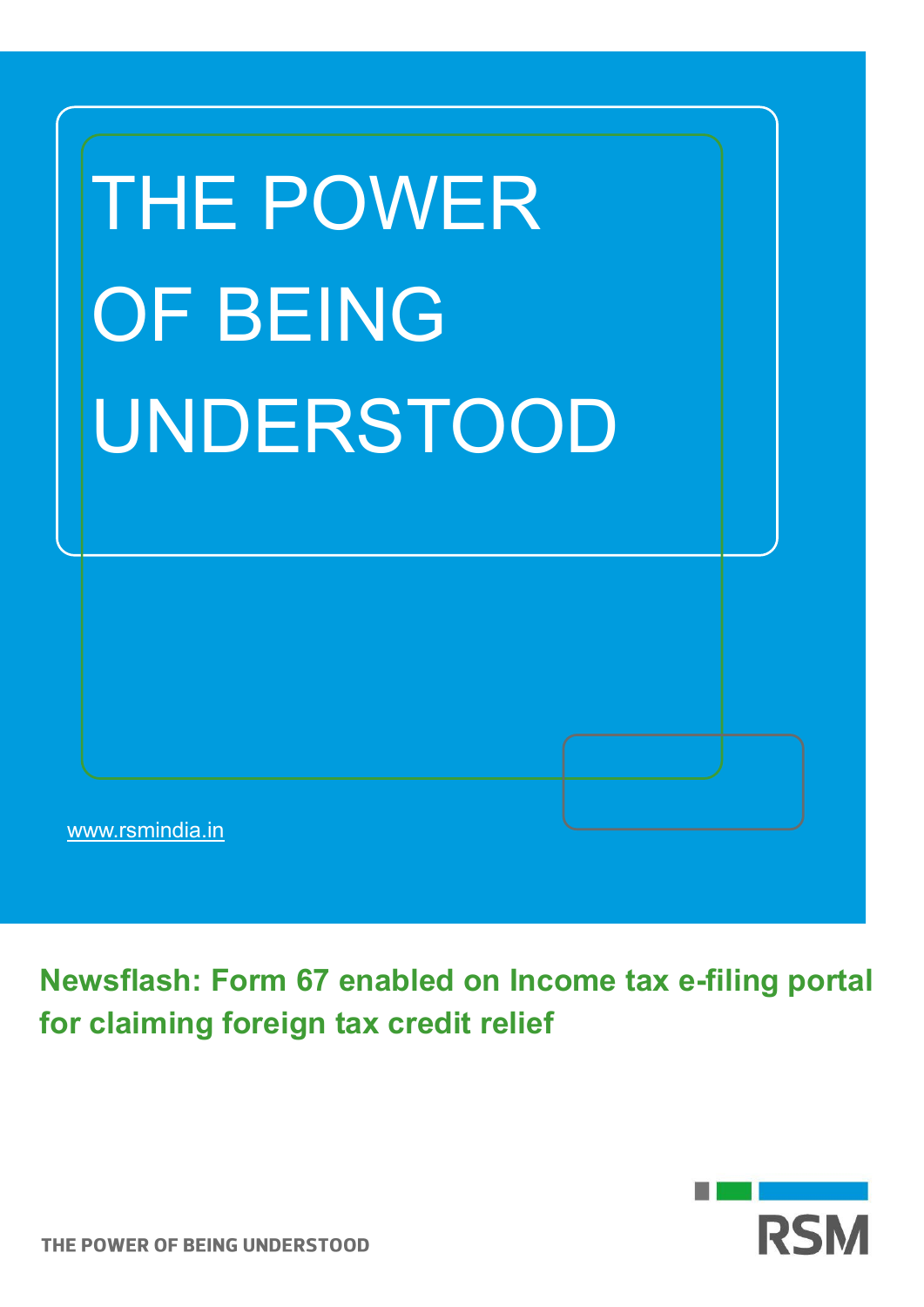### **1.0 Background**

A Resident taxpayer (Individual, Companies, Partnership firms, etc.) who have already paid tax in another country on amounts of foreign income and gains, may claim Foreign Tax Credit Relief in India to avoid being taxed twice on the same income.

Foreign Tax Credit Relief is not always available or may not be available on the full amount of foreign tax paid. Such relief is subject to the provisions of the Income-tax Act, 1961 read with Rule 128 of the Income-tax Rules, 1962 and the provisions of the relevant Tax Treaty, if any. The amount of Foreign Tax Credit Relief shall not exceed the Indian tax on the same item of income or gains

For the purpose of claiming Foreign Tax Credit Relief, Form no. 67 was notified on 27 June 2016. This Form is required to be furnished on or before the due date specified for furnishing the return of income by the taxpayer. The taxpayer will be required to attach supporting documents such as certificate specifying the nature of foreign income and the amount of foreign tax deducted therefrom or paid by the taxpayer.

Recently, the Central Board of Direct Taxes ('CBDT') vide its notification no. 9/2017, dated 19 September 2017 has prescribed the procedure for filing Form No. 67.

## **2.0 Procedure for filing Form No. 67**

## **2.1 Online filing of Form 67 mandatory for claiming foreign tax credit Relief**

All taxpayers who are obliged to file income tax return electronically under section 139(1) and are claiming foreign tax credit are required to prepare and submit form 67 online along with the return of income.

# **2.2 Preparation and Submission of Form 67**

Form 67 can be accessed by all the taxpayer's using their login. The taxpayer is required to login into the **e-filing portal** [https://incometaxindiaefiling.gov.in] using their valid credentials.

A link for filing the Form has been provided under "e-File -› Prepare and Submit Online Forms (Other than ITR)". Select form 67 and assessment year from the drop down. Instructions to fill the form are enclosed along with the form. The completed Form 67 can be submitted by clicking on "Submit" button.

Digital Signature Certificate or Electronic Verification Code is mandatory to submit Form 67.

*The flowchart on the next page depicts an overview of foreign tax credit rules.*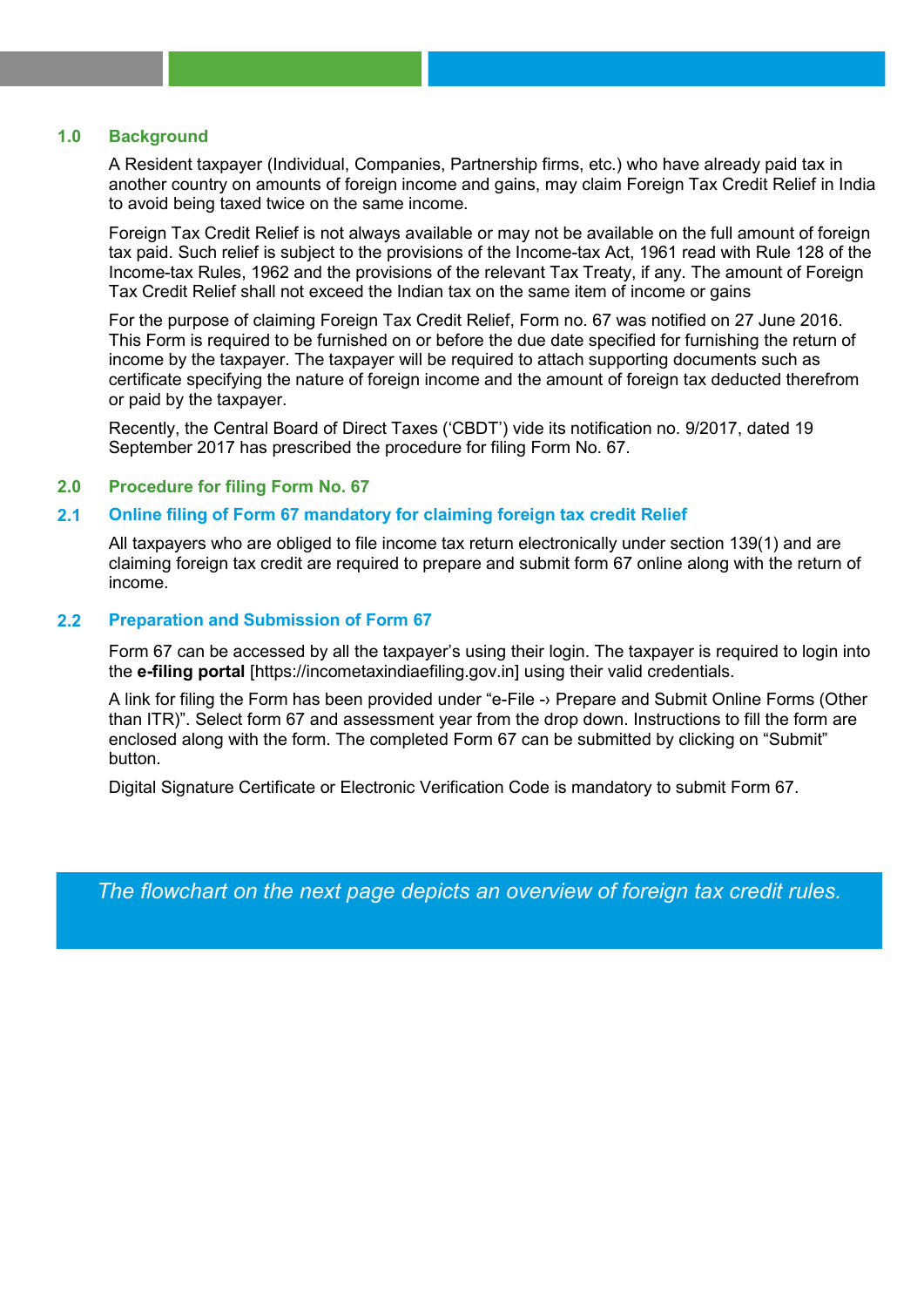



*\*The flowchart is for quick representation of the foreign tax credit rules and any decision should be based on careful reading and analysis of the relevant legislation.*